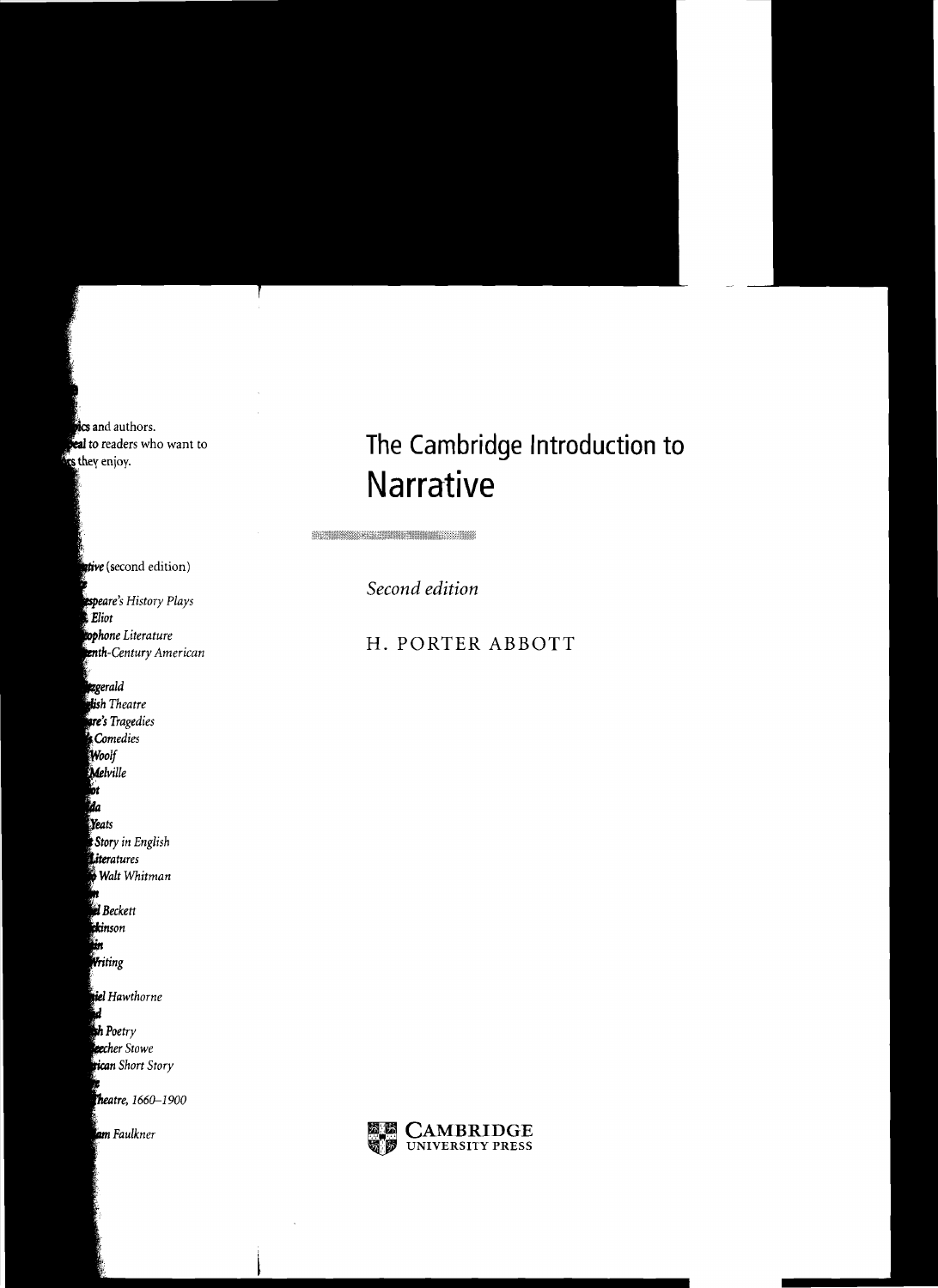### *Contents*

 $\ddot{\phantom{a}}$ 

| List of illustrations                      | page xi |
|--------------------------------------------|---------|
| Preface                                    | XII.    |
| Preface to the second edition              | XV      |
| Acknowledgments                            | xvii    |
| <b>Chapter 1 Narrative and life</b>        | 1       |
| The universality of narrative              | 1       |
| Narrative and time                         | 3       |
| Narrative perception                       | 6       |
| <b>Chapter 2 Defining narrative</b>        | 13      |
| The bare minimum                           | 13      |
| Story and narrative discourse              | 16      |
| The mediation (construction) of story      | 20      |
| Constituent and supplementary events       | 22      |
| Narrativity                                | 24      |
| <b>Chapter 3 The borders of narrative</b>  | 28      |
| Framing narratives                         | 28      |
| Paratexts                                  | 30      |
| The outer limits of narrative              | 31      |
| Hypertext narrative                        | 32      |
| Is it narrative or is it life itself?      | 35      |
| <b>Chapter 4 The rhetoric of narrative</b> | 40      |
| The rhetoric of narrative                  | 40      |
| Causation                                  | 41      |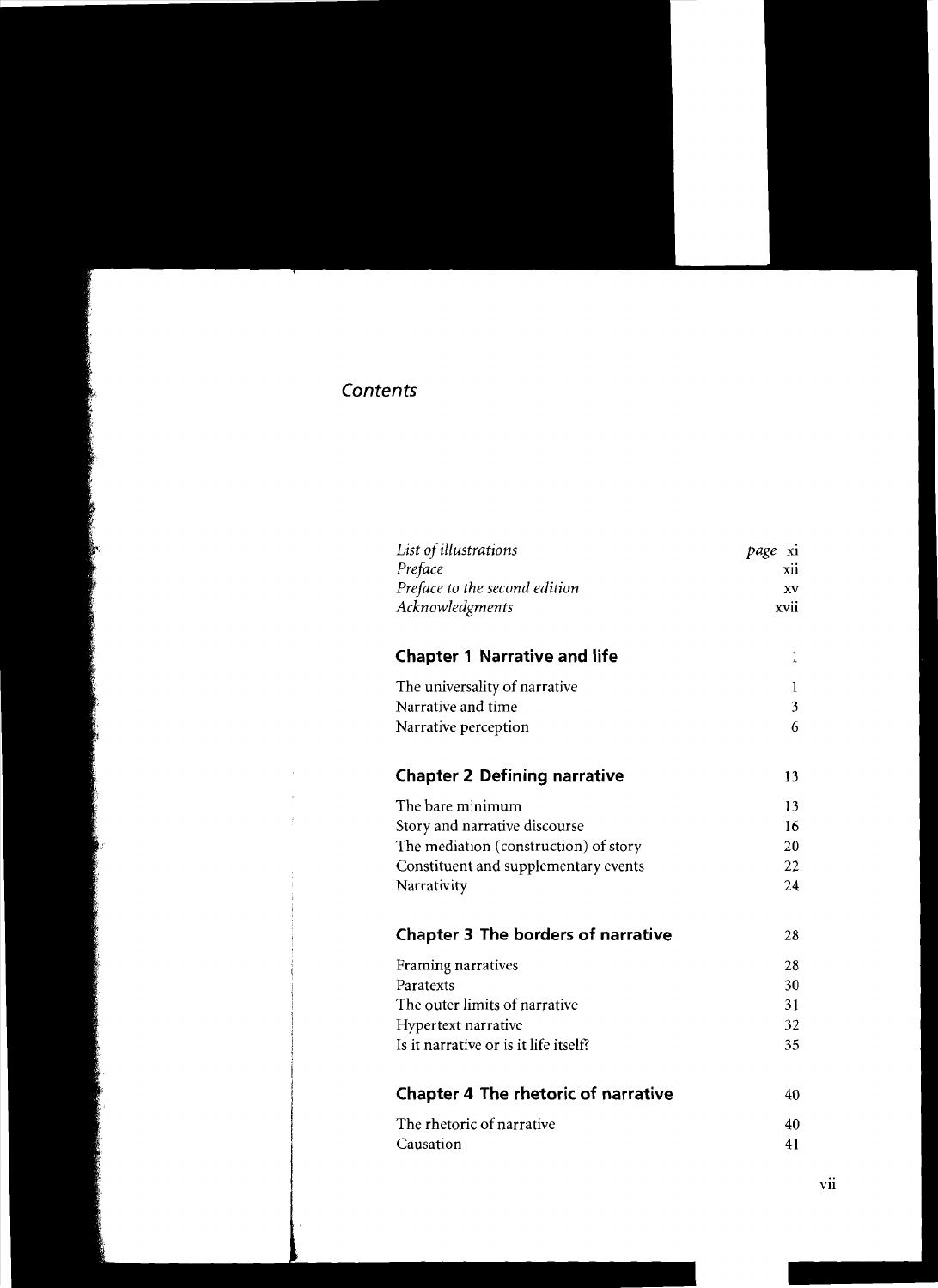viii *Contents* 

| Normalization                   | 44 |
|---------------------------------|----|
| Masterplots                     | 46 |
| Narrative rhetoric at work      | 49 |
| <b>Chapter 5 Closure</b>        | 55 |
| Conflict: the agon              | 55 |
|                                 |    |
| Closure and endings             | 56 |
| Closure, suspense, and surprise | 57 |

Closure at the level of expectations 58 Closure at the level of questions 60 The absence of closure 62

#### **Chapter 6 Narration** 67

A few words on interpretation 67 The narrator 68 Does the narrator narrate everything? 69 Voice 70 Focalization 73 Distance 74 Reliability 75 Free indirect style 77

# Narration on stage and screen 79

#### **Chapter 7 Interpreting narrative** 83

The implied author 84 Underreading 86 Overreading 89  $Gaps$  90 Cruxes 92 Repetition: themes and motifs 95

| <b>Chapter 8 Three ways to interpret narrative</b> | 100 |
|----------------------------------------------------|-----|
| The question of wholeness in narrative             | 100 |
| Intentional readings                               | 102 |
| Symptomatic readings                               | 104 |
| Adaptive readings                                  | 106 |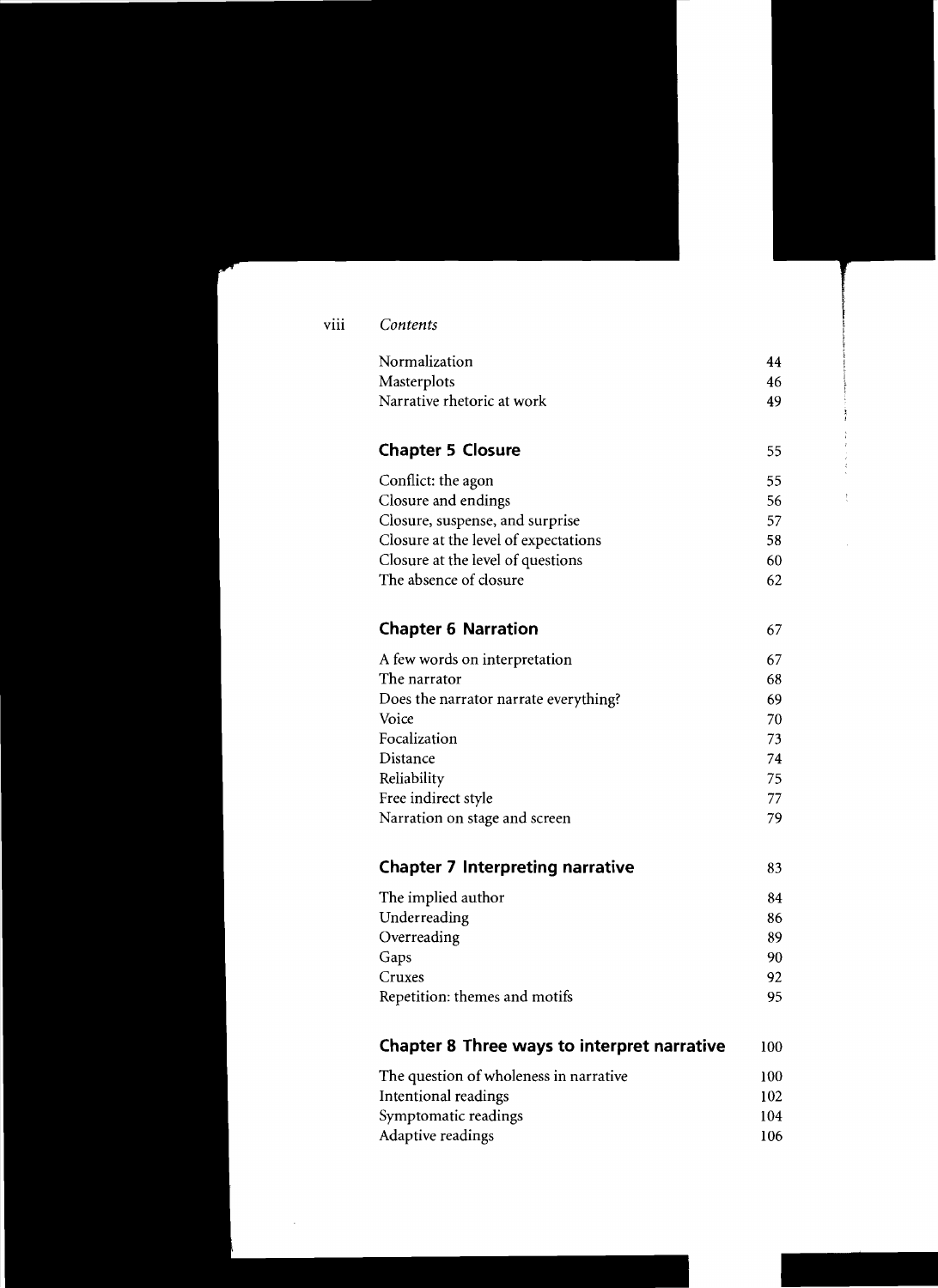*Contents* 

| <b>Chapter 9 Adaptation across media</b>      | 112 |
|-----------------------------------------------|-----|
| Adaptation as creative destruction            | 112 |
| Duration and pace                             | 114 |
| Character                                     | 116 |
| Figurative language                           | 118 |
| Gaps                                          | 121 |
| Focalization                                  | 123 |
| Constraints of the marketplace                | 125 |
| Chapter 10 Character and self in narrative    | 130 |
| Character vs. action                          | 130 |
| Flat and round characters                     | 133 |
| Can characters be real?                       | 134 |
| <b>Types</b>                                  | 136 |
| Autobiography                                 | 138 |
| Life writing as performative                  | 141 |
| <b>Chapter 11 Narrative and truth</b>         | 145 |
| Fiction and nonfiction                        | 145 |
| How do we know if it's fiction or nonfiction? | 147 |
| Historical fact in fiction                    | 150 |
| The truth of fiction                          | 153 |
| <b>Chapter 12 Narrative worlds</b>            | 160 |
| Narrative space                               | 160 |
| The mind of the storyworld                    | 165 |
| Multiple worlds: forking-path narratives      | 167 |
| Multiple worlds: narrative metalepsis         | 169 |
| <b>Chapter 13 Narrative contestation</b>      | 175 |
| A contest of narratives                       | 175 |
| A narrative lattice-work                      | 179 |
| Shadow stories                                | 182 |
| Motivation and personality                    | 183 |
| Masterplots and types                         | 185 |

 $\ddot{\phantom{a}}$ 

 $\mathbf{i}\mathbf{x}$